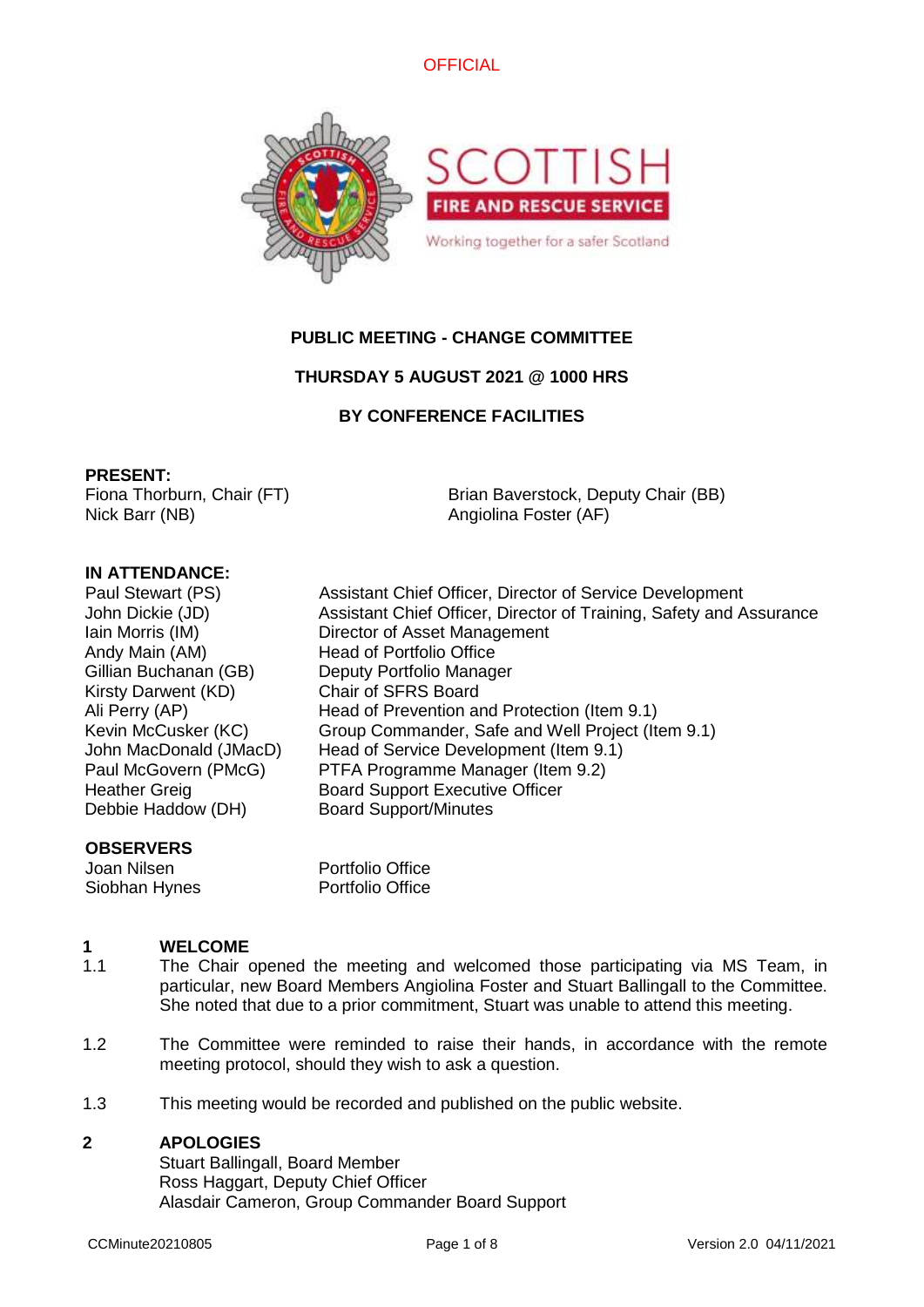### **3 CONSIDERATION OF AND DECISION ON ANY ITEMS TO BE TAKEN IN PRIVATE**

- 3.1 The Committee agreed that the McDonald Road Change Request (Agenda Item 17) and the Periodic Update: Command and Controls Futures (CCF) Project (Agenda Item 18) would be heard in the private session due to confidential commercial/financial information (Standing Order 9E).
- 3.2 No private items were identified.

### **4 DECLARATION OF INTERESTS**

4.1 **None** 

#### **5 MINUTES OF PREVIOUS PUBLIC MEETING: 6 MAY 2021**

- 5.1 The minutes of the previous meeting were agreed as an accurate record.
- 5.1.1 **The minutes of the meetings held on 6 May 2021 were approved as a true record of the meeting.**

### 5.2 **Matters Arising**

5.2.1 None

### **6 ACTION LOG**

6.1 The TMPC Rolling Action Log was considered and actions were agreed and removed.

> **Item 8.5.6 Retained and Volunteer Duty System Change Request and Updated Dossier (05/11/20):** The Committee noted that the provided position statement did not address the original action. The Committee clarified that the original action was how we were emphasising the importance of Comms & Engagement into all projects. Portfolio Office were asked to update the position statement to more closely reflect the original action.

> **Item 8 Service transformation Programme Dashboard (04/02/2021):** The Committee were content to close this item, however, agreed to revisit this action at the end of the meeting.

6.2 To ensure good governance, it was agreed to routinely revisit the action log at the end of the meeting to ensure that the Committee were content with position statement/closure of actions.

## **7 SENIOR MANAGEMENT BOARD (SMB) ACTION LOG**

7.1 It was noted that the SMB Action Log was included for information purposes only.

### **8 ANNUAL VALUE ADDED STATEMENT**

- 8.1 FT presented the Change Committee (CC) Annual Value Added Statement 2020/21, outlining evidence of how the Committee supports the effective functioning of the Board.
- 8.2 The Committee discussed the potential inclusion of the general summary of assurance taken from the Committee's work and to highlight ongoing issues with specific projects/areas. It was noted that inclusion of this information may detract from the original purpose of the Value Added Statement. FT agreed to reflect on the discussions and review the statement which would be circulated by email for approval.

## **ACTION: FT**

8.3 AM to review and provide revised wording for Section 5.2 (Financial Key Strategic Implications) within the covering report.

## **ACTION: AM**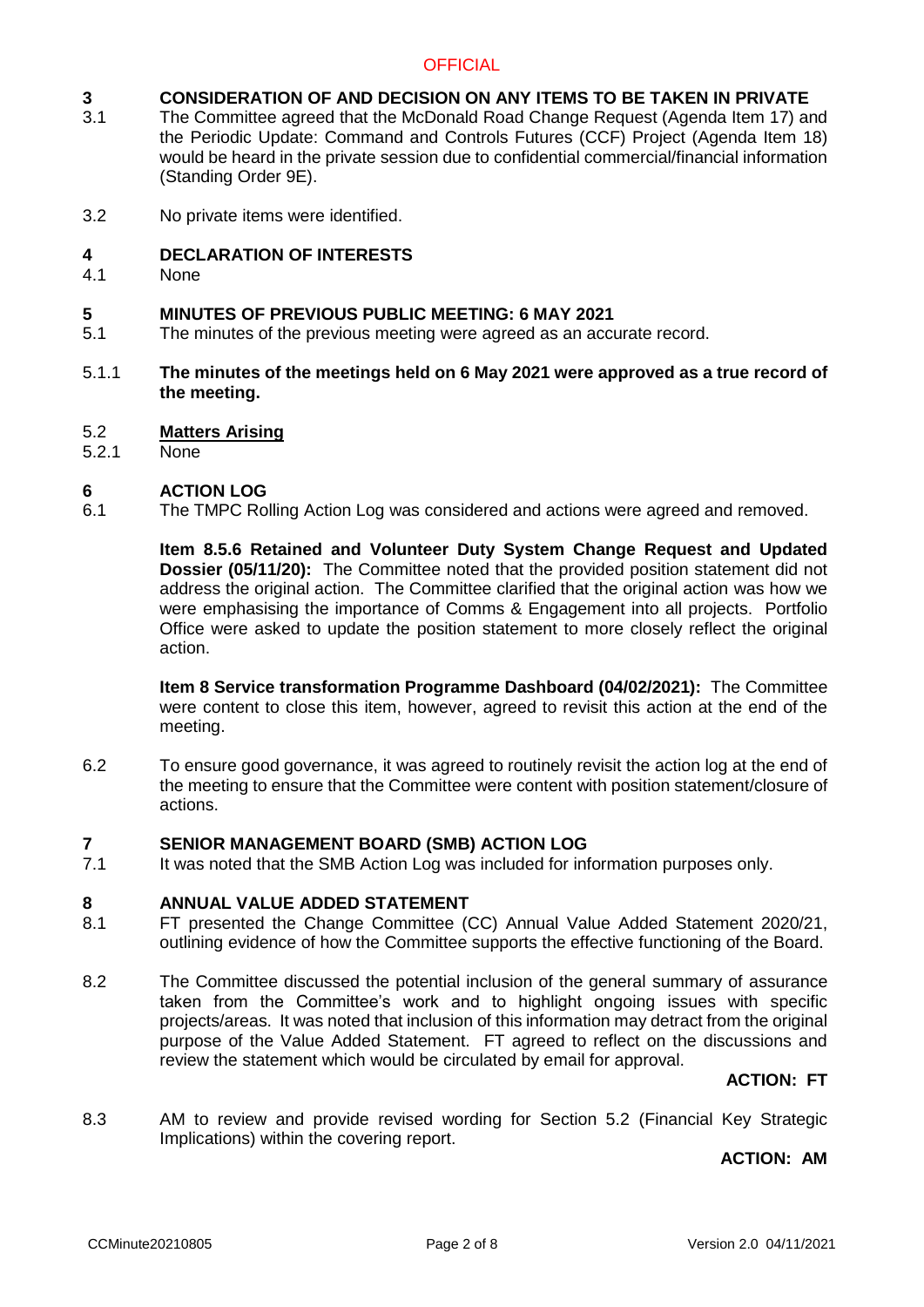### **9 CHANGE PORTFOLIO/MAJOR PROJECTS**

### 9.1 **Change Portfolio/Major Projects Dashboard**

- 9.1.1 GB presented the Change Portfolio/Major Projects Dashboard to the Committee which provided a wider overview of the identified risks, interdependencies, costs and capacity to deliver. Change Requests were presented for Emergency Services Network (ESN), Service Delivery Model Programme (SDMP), Community Risk Index Model (CRIM), Station and Appliance Review (SAR), Demand Based Duty System (DWDS) and Safe and Well (S&W) projects. An overview of the exception reporting for individual projects was provided.
- 9.1.2 In regard to SDMP, the Committee requested an update on the recruitment of the Public Involvement and Consultation Team and the potential implications of the imminent retirement of Deputy Assistant Chief Officer John MacDonald. PS noted the 3 main areas of resource in terms of SDMP which were actively being progressed. These included posts within Public Engagement and Consultation Team (3 No.), Impact Assessment and Business Case teams (2 No.), Strategic Data Analysist and GIS Officer. The Skills/Resources remain red for this project primarily since the recruitment was still ongoing. PS assured the Committee that the Service were actively identifying and considering options ahead of DACO MacDonald's retirement.

### 9.1.3 Safe and Well – Change Request and Updated Dossier

AP presented the Change Request and updated Dossier noting the challenges arising from Covid had resulted in an options paper being developed and the decision to introduce a pilot scheme with the flexibility to draw from other staffing groups. The changes were outlined: extension to project timeline, additional milestones, inclusion of pilot analysis and associated resource and financial implications.

- 9.1.4 AP explained that the financial implications associated with the extended pilot had resulted in budget allocated for training within the current financial year not being fully realised, however, it would be required next financial year and a business case would have to be submitted. Similarly, project based personnel would remain on the project for this extended period.
- 9.1.5 The Committee sought clarification on the timeline for the extended pilot and the proposed roll out. AP confirmed that the pilot would be extended for 6 months (April 2022). Regarding identifying a specific timeline for the roll out, AP noted some of the challenges and other factors that needed to be considered, ie ongoing discussions with Rep Bodies, full period of communications and engagement, alignment with other projects, competing demands on ICT.

### 9.1.6 **The Committee scrutinised and noted the change request and updated dossier.**

*(A Perry and K McCusker left the meeting at 1030 hrs) (J MacDonald joined the meeting at 1030 hrs)*

### 9.1.7 Emergency Services Network – Change Request and Update Dossier PS presented the Change Request and updated Dossier noting the revised timeline as dictated by the Home Office. The transition from commencement and completion and Airwave shut down were noted. Confirmation of business case approval was still awaited.

9.1.8 The Committee noted the extended timeline and requested whether there was any additional risk to the Service. PS noted the risk related to short-medium term actions already taken based on the expected timeline. An example being the OI tablets purchased and the potential need to review and replace this equipment, if they do not have the necessary capabilities required. He noted the potential impact on the financial and resource perspective which would have to be reviewed once the business case was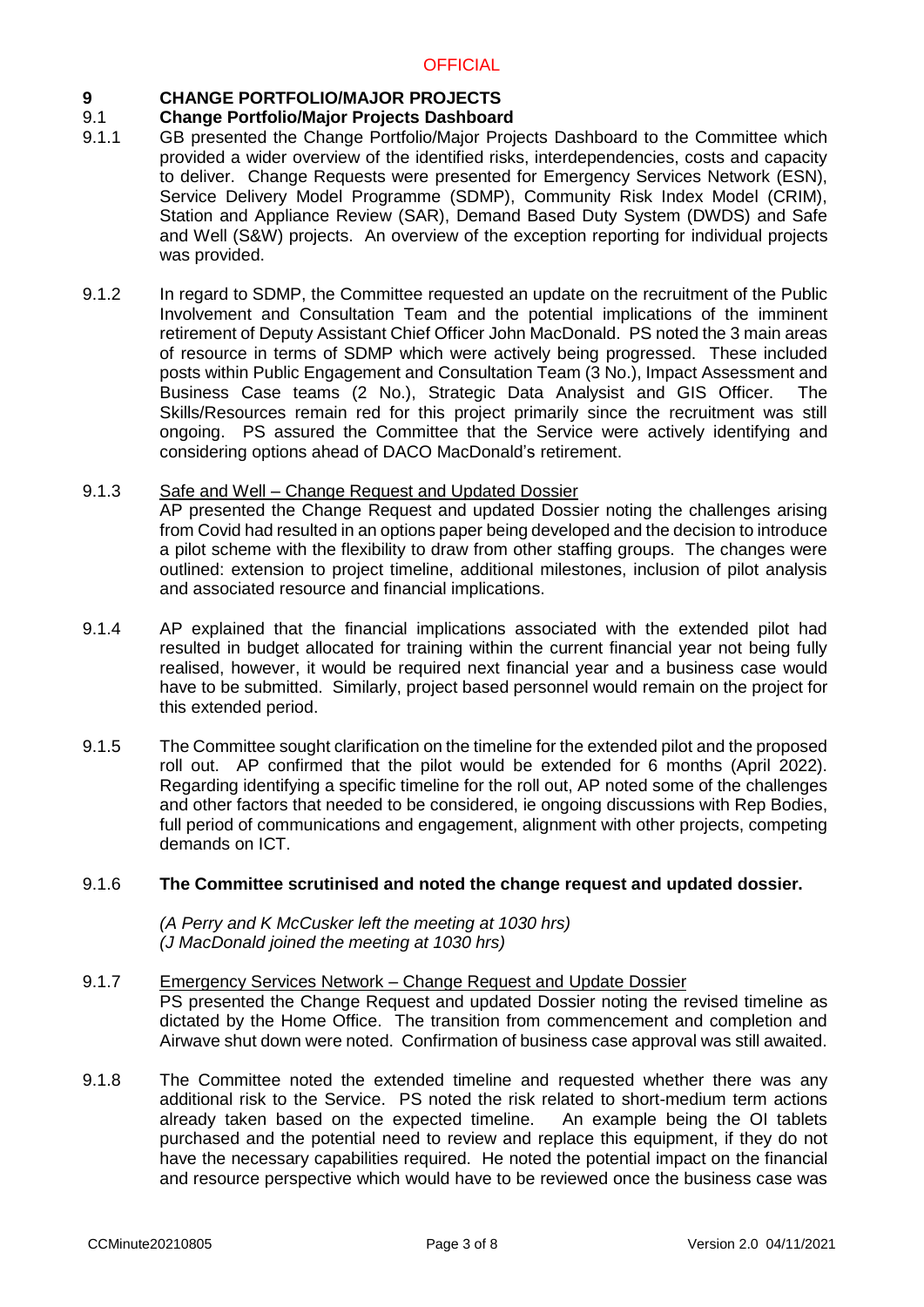approved. The Committee noted the update and welcomed the horizon scanning and collation of potential risks.

- 9.1.9 The Committee commented on the interdependencies and impact on the Command and Control Futures Project. PS confirmed that both the ESN Board and CCF Board were alive to the interdependencies and this would be discussed further under agenda Item 18.
- 9.1.10 The Committee commented on the risk relating to coverage (new network was not as strong as Airwave) and the mitigation action (drive testing) and requested reassurance on the fundamental level of risk involved.
- 9.1.11 PS assured the Committee that the Service were making significant representation at a UK level on the coverage elements and work continues to improve the mast infrastructure. A presentation would be provided to the project board on the extended mast infrastructure locations. Assessing the coverage across Scotland continues by drive testing, which is the most effective method of testing whether the masts are distributed appropriately to support the Service in all locations. The Service were currently trialling coverage booster over several sites. PS assured the Committee that the Service was represented at a programme and UK level in order to ensure that the coverage was acceptable and, as the Senior Responsible Officer, he would not sign off the project unless the coverage was suitable. He confirmed that all testing would be undertaken and finalised prior to the go live date.

### 9.1.12 **The Committee scrutinised and noted the change request and updated dossier.**

### 9.1.13 Service Delivery Model Programme – Change Request and Framework CRIM/SAR/DWDS – Change Request and Dossiers

JMacD presented 4 change requests and 3 updated project dossiers to the Committee noting the Senior Management Board's approval of these documents. The following key points were highlighted:

- SDMP Framework updated to include:
	- Recognition of the RVDS element transferring to business as usual within the Operations Function. He assured the Committee that the appropriate level of contact will be maintained.
	- Updated terminology to take account of recent changes of the naming of the Change Committee, etc.
	- Inclusion of additional resources allocated to the project.
	- Alignment of SDMP into the overarching strategic change timeline.
- Projects dossiers had been updated to reflect the above changes and included additional detail and timelines.
- 9.1.14 The Committee noted on the extended timeline of 2 years. JMacD explained that the extended timeline would enable to the Service to develop a suite of options, allow due process for appraising the options, undertake formal consultation and give due regard to the outcomes and the development of an appropriate implementation plan which takes cognisance of key stakeholders and deliverability.
- 9.1.15 JMacD assured the Committee that the Service recognised the importance of consultation and noted the engagement/input/training with the Consultation Institute to ensure best practice. JMacD provided a brief update on the recruitment of the Public Involvement and Consultation Team.
- 9.1.16 PS reiterated the Service's awareness of the significant importance of consultation, the recruitment of dedicated resources, willingness to learn from previous consultations and the need to adhere to the Gunning principles to ensure the Service undertake a structured and systemic process which meets the needs of a public consultation.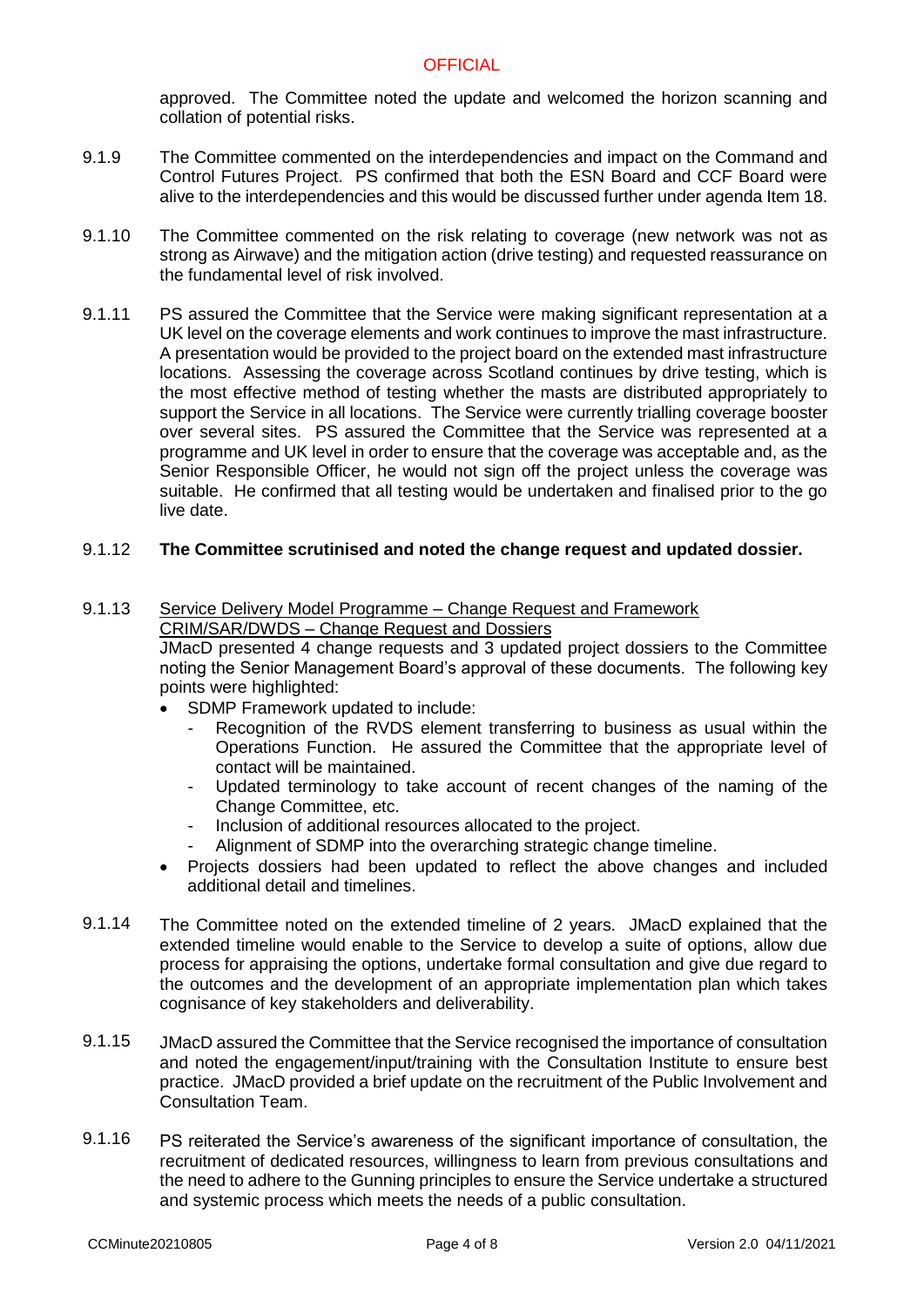- 9.1.17 On behalf of the Committee, FT thanked JMacD and wished him well for his imminent retiral from the Service.
- 9.1.18 **The Committee scrutinised and noted the updated Framework, change requests and updated dossiers.**

*(J MacDonald left the meeting at 1055 hrs) (P McGovern joined at meeting at 1055 hrs)*

### 9.2 **People, Training, Finance and Assets System Project Update**

- 9.2.1 PMcG provide the Committee with a verbal update on the PTFAS Project, highlighting the following key points:
	- Four tranches include finance/people/payroll, rostering, training and asset management
	- Project timeline projected to March 2025, which is subject to change at Senior Management Board and includes time for benefit realisation.
	- Building core programme team and associated contracted individuals. Bringing in resources from other areas of the Service/Directorate to help resource and direct the project.
	- Focus over the first 6 months has been finance/people/payroll to identify current challenges, understand what better looks like, identify future target operating model.
	- Some deliverables for the first phase include development of business case (HM Treasury 5 Case Model) to ensure approval for the significant level of investment required, develop statement of requirements for procurement exercise, engaged research partner (Gartner) to sense check and review, reviewing options for progressing work to include client side partner, engaged with other customers to learn from their experiences notably advised to stay standard and not to try to adapt systems (adopt rather than adapt).
	- Engaging with Service Delivery Team Management Team meetings to reflect on current service being provided and proposal to engage with personnel throughout the service/station structure.
	- Current Finance and HR licences expire in April and October 2023 and engagement had commenced with suppliers to ensure flexibility to enable the Service had time to identify any change.
	- Potential costs are wide ranging and the Service needs to refine the project scope to enable costs to be more accurate.
	- Governance Additional project manager to be in post by September 2021 and the Programme Board to step back to undertake a more strategic overview.
	- Rostering tranche commenced with a Business Analyst being appointed, who would identify stakeholders, understand the Service's vision for the future of rostering, help to develop an analysis plan that includes the development of a business case, initiate procurement process, recognise the significant operational impact of this tranche of the programme.
- 9.2.2 The Committee welcomed the engagement with customers/end users and noted that the instilling the sense of ownership with our staff was fundamental to the success of the programme.
- 9.2.3 The Committee requested clarification on the programmes relationship with the Portfolio Office. AM informed the Committee of early discussions with PMcG since taking up his post and to oversee governance arrangements, AM would sit on the Project Board. AM noted the opportunity to use PTFAS as a potential blueprint for other programmes/projects and integrate any learnings.
- 9.2.4 The Committee asked how previous learning from other programmes/projects was being taken on board and influencing the Service. PMcG noted one example of how previous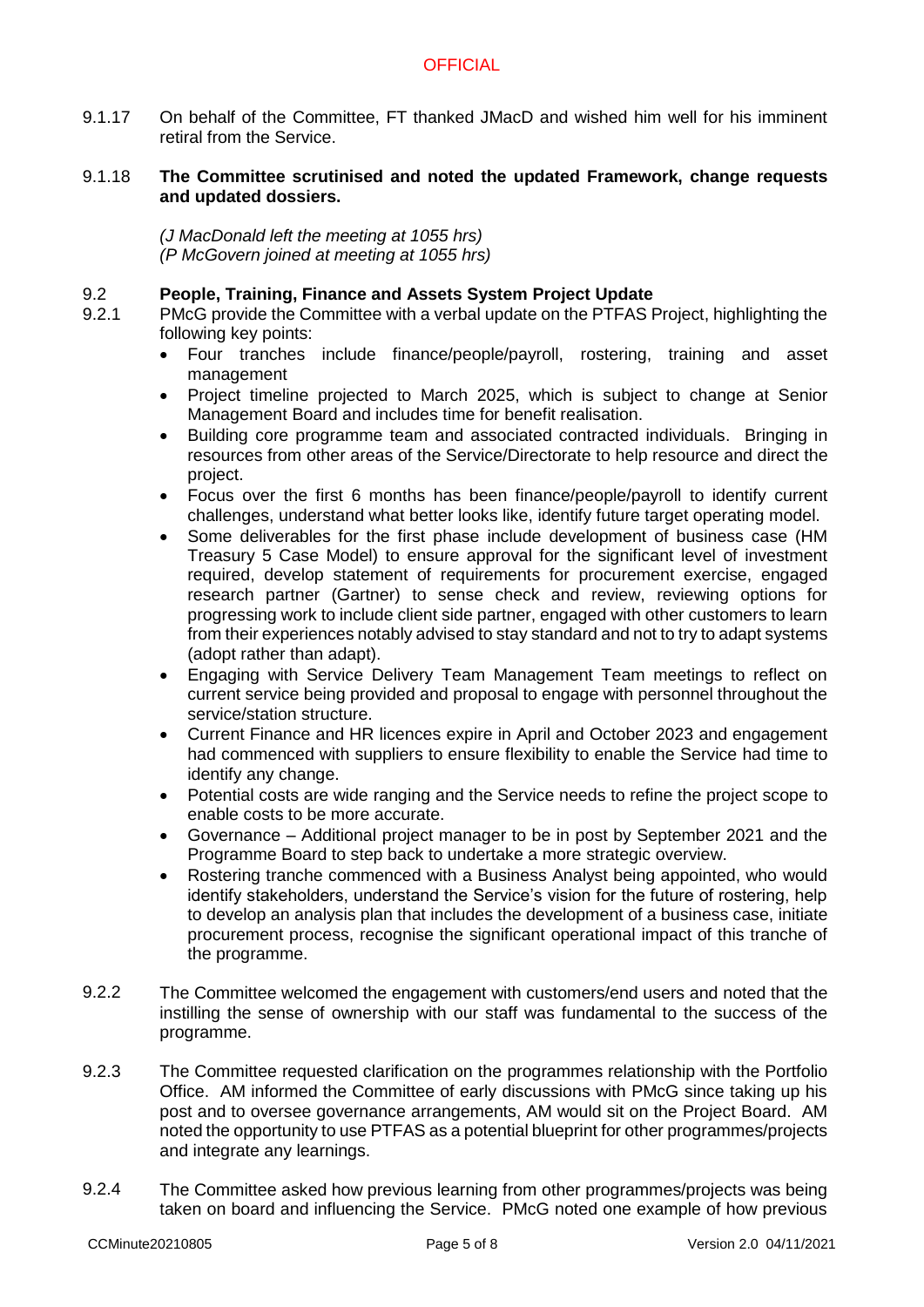learning had highlighted the importance of using and seeking professional advice (business analysist) from outwith the Service.

9.2.5 The Committee requested that a written report be submitted for future meetings.

### **ACTION: PMcG**

- 9.2.6 PMcG confirmed that the Service were engaging with other public bodies and private companies, ie Police Scotland, Renfrewshire Council and Liberty Steel. Scottish Government have also offered to share information and extended invitations to attend supplier demonstration. The Committee noted that several Scottish universities had undertaken a similar project and it may be worthwhile to engage with them.
- 9.2.7 The Committee referred to the initial proposals for a single system and asked whether a single system was still viable or whether separate systems were being considered. PMcG noted that a single HR/finance system was still an option, however this would depend on the pros/cons of a single or separate system and as part of the business case we would need to evaluate the options. He noted the potential level of compromise which may be required for a single system and also the improved integration opportunities now available. PMcG reiterated the intention to purchase "off the shelf" system(s) and did not envisage using/creating bespoke system(s).

### 9.2.8 **The Committee noted the verbal update.**

*(P McGovern left the meeting at 1130 hrs) (J Dickie joined the meeting at 1130 hrs)*

## **10 GENERAL REPORTS**

### 10.1 **Gateway Review Action Plan**

- 10.1.1 AM presented the Gateway Review Action Plan update report to the Committee.
- 10.1.2 Following on from the recent Committee workshop, AM outlined his intentions to:
	- Define and establish a roadmap to reflect the continuous improvement programme which relates to the Portfolio Office.
	- Close the Gateway Review Action Plan as this would be replaced by the roadmap (Portfolio Progress Update) which would be reviewed by the Senior Management Board.
	- Continue to report quarterly to the Change Committee with the addition of granting access to the roadmap outwith the normal reporting cycle.
- 10.1.3 In regard to benefit tracker/management, AM noted that a review would be undertaken in this area and as discussed at the workshop, consideration would be given to recruit into this area to improve effectiveness and this would be reflected within the roadmap.

### 10.1.4 **The Committee noted the report.**

### 10.2 10.2.1 **New Watch Duty System Project Evaluation and RRU, RFTP and NWDS Evaluation Combined Action Plan**

PSt presented the combined action plan developed following the recent post project evaluations carried out for the Rapid Response Units (RRU), Rural Full Time Post (RFTP) and New Watch Duty System (NWDS) projects for scrutiny. The following key points were noted:

- Combined action plan created due to the similarities identified within the findings for each project.
- Strengthening oversight of action plan, improve governance arrangements and strengthened performance management.
- Majority of actions were allocated to the Portfolio Office which would be addressed during the review of this function.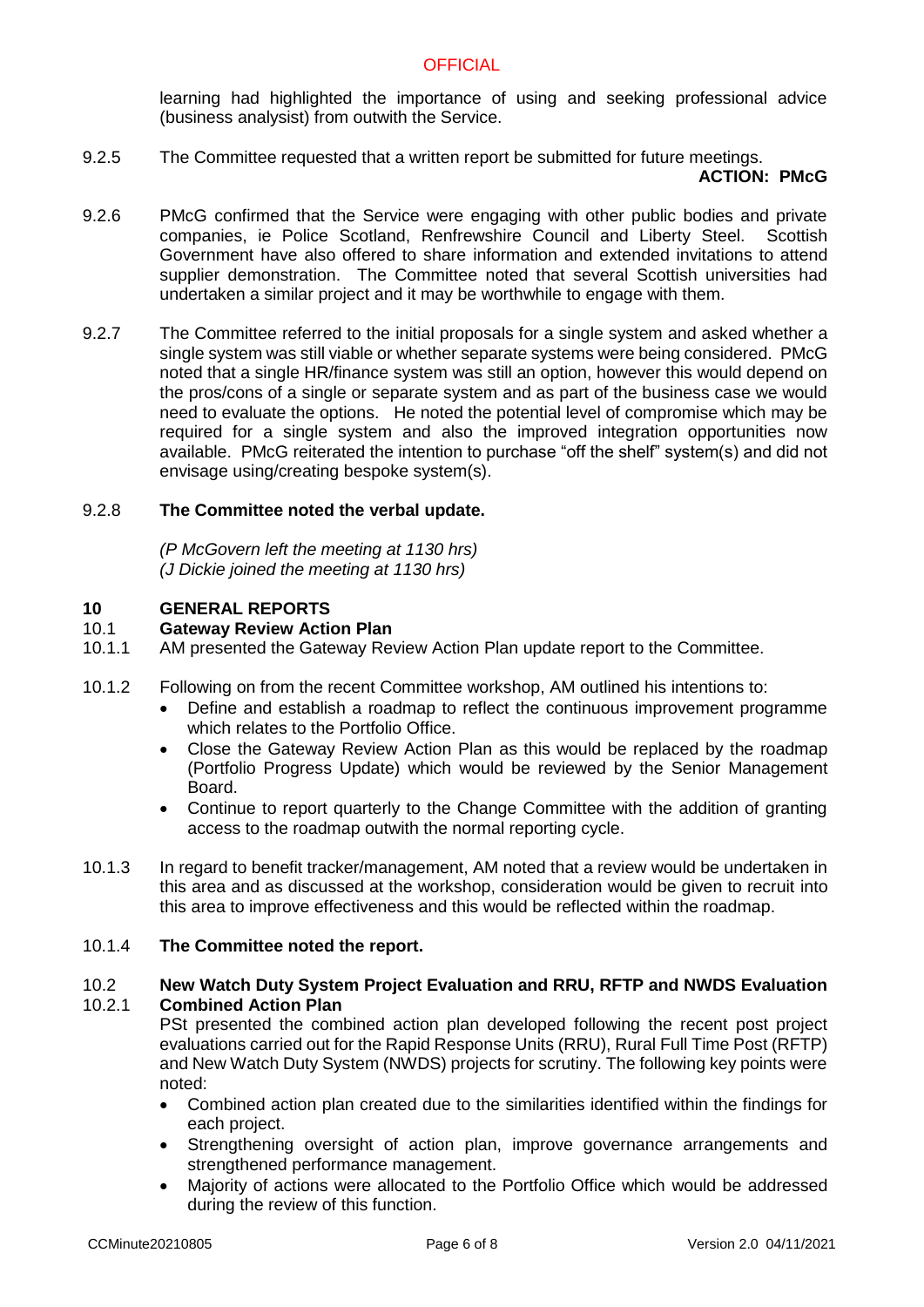- 10.2.2 The Committee noted the quality of the project evaluations, the progress being made and supported the combining of the action plans.
- 10.2.3 The Committee commented on the evaluation reports focusing on the governance and process rather than the outcomes of the projects. PS acknowledged the Committee comment. He noted that due to elements of the original process being missing, this had lead to certain elements not being captured and therefore not able to be included within the evaluation reports. The Committee noted the immaturity of the Service at the time of these projects and the development made since.

### 10.2.4 **The Committee noted the report.**

*(Meeting broke at 1137 hrs and reconvened at 1145 hrs)*

### **11 RISK**

### 11.1 **Portfolio Office Risk Log**

- 11.1.1 GB presented the Committee with an overview of the identified risks that could impact on the various programmes of work being monitored by the Portfolio Office and the following key areas were highlighted:
	- Six risks were added to the risk log. These related to McDonald Road (3 No.), PTFAS (1 No.) and ESN (2 No.)
	- Six risks were removed and transferred back onto the project risk registers. These related to S&W (3 No.) and ESN (3 No.).

### 11.1.2 **The Committee noted the report.**

### 11.2 **Strategic Risk Register**

- 11.2.1 The Committee noted the SRR and Aligned Change Committee Directorate Risks. It was noted that the resource and capacity within the SDMP project has been previously discussed.
- 11.2.2 **The Committee noted the report.**

# **12 COMMITTEE ROLLING FORWARD PLAN**

### 12.1 **Committee Forward Plan**

- 12.1.1 The following was noted:
	- Future PTFA updates should be submitted as a written report.
	- Gateway Review Action Plan to be removed and replaced by Portfolio Progress Update (roadmap).

### 12.2 **Items for consideration at Future IGF, Board and Strategy Day Meetings**

12.2.1 No items were identified.

### **13 REVIEW OF ACTIONS**

- 13.1 HG confirmed that 3 formal actions were recorded during the meeting.
- 13.2 The Committee confirmed that Item 8 Service Transformation Programme Dashboard (04/02/21) would be closed.

### **14 DATE OF NEXT MEETING**

- 14.1 The next meeting is scheduled to take place on Thursday 4 November 2021 at 1000hrs.
- 14.2. There being no further matters to discuss, the public meeting closed at 1150 hrs.